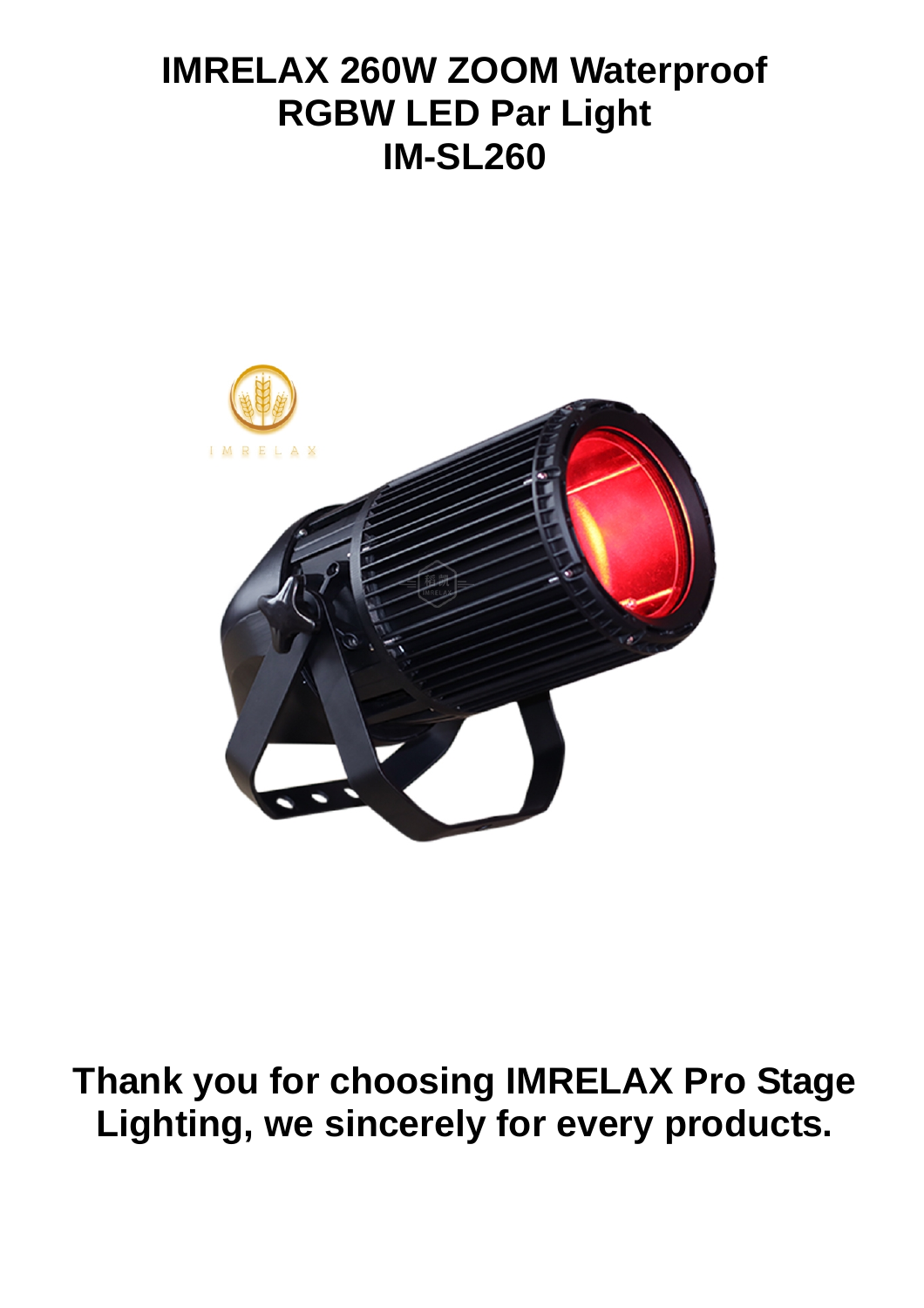### **1. Menu**



- A. Function
- B.Up
- C. Down
- D. Enter

Operating instructions: Press the function key A to cycle out different functions, and press the B or C key to modify the parameter value. Press D to confirm.

### **2. Operation instructions for four-digit digital key board**

| <b>Number</b>  | <b>Menu</b>      | <b>Function</b>                   | <b>Detail</b>                                                                                                    |
|----------------|------------------|-----------------------------------|------------------------------------------------------------------------------------------------------------------|
| 1              | d001             | DMX512 Address<br>Setting<br>001  | Press the up and down<br>keys to adjust the address<br>code, press the Enter key<br>to save.                     |
| $\overline{2}$ | r255             | <b>Red Dimming</b><br>$0 - 255$   | Press the up and down<br>keys to adjust the<br>brightness of Red Color,<br>and press the Enter key to<br>save.   |
| 3              | G255             | <b>Green Dimming</b><br>$0 - 255$ | Press the up and down<br>keys to adjust the<br>brightness of Green Color,<br>and press the Enter key to<br>save. |
| $\overline{4}$ | b255             | <b>Blue Dimming</b><br>$0 - 255$  | Press the up and down<br>keys to adjust the<br>brightness of Blue Color,<br>and press the Enter key to<br>save.  |
| 5              | H <sub>255</sub> | <b>White Dimming</b><br>$0 - 255$ | Press the up and down<br>keys to adjust the<br>brightness of White Color,<br>and press the Enter key to<br>save. |
| 6              | F <sub>255</sub> | ZOOM adjustment<br>$0 - 255$      | Press the up and down<br>keys to adjust the ZOOM<br>range, and press the Enter<br>key to save.                   |
| 7              | Pr <sub>01</sub> | <b>Build in Program</b><br>01     | Press the up and down<br>keys to choose the build in<br>Program, and press the<br>Enter key to save.             |